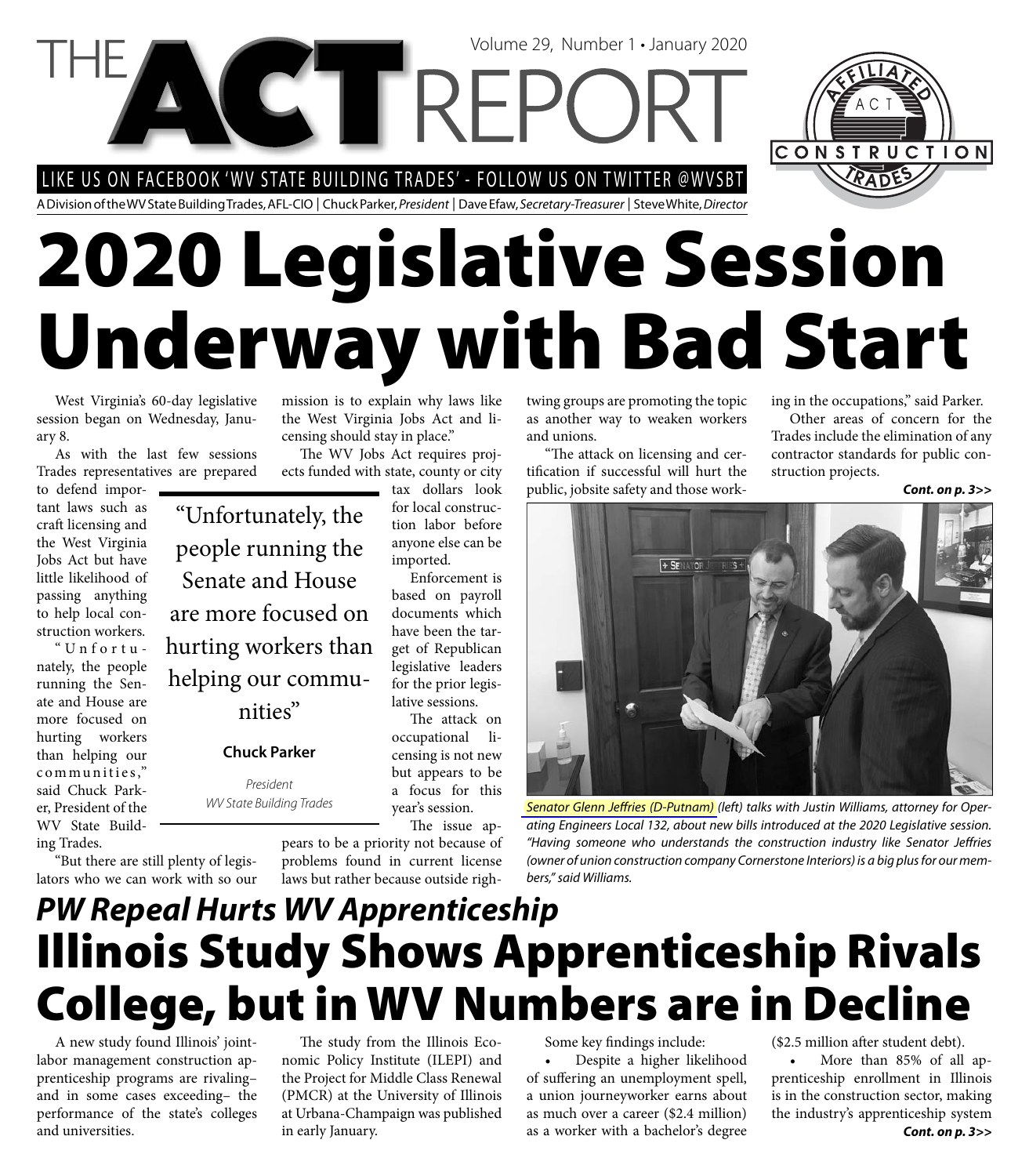# **PSC Holds Public Hearing on Longview-2** *\$1 Billion Project*

The WV State Public Service Commission, as part of the siting certificate application process, held a public hearing in Morgantown on Monday, January 6 regarding the proposed expansion at Longview Power.

Leaders and members of various crafts affiliated with the North Central WV Building Trades Council attend the meeting to show support.

"We focus on construction because all too often it is dismissed as unimportant"

#### **Natalie Stone**

Executive Secretary North Central WV Building Trades

Longview Power 2 will be both a 1200-megawatt gas-fired electric generating facility estimated to cost \$900 million and a 50-megawatt solar field plus pipelines valued at \$100 million.

Longview and the Trades have signed a Memorandum of Agreement which ensures local union construction workers will build the gas project.

The solar project is primarily located in Pennsylvania, outside of the jurisdiction of North Central.

"We had a great showing of members and speakers at the hearing," said Natalie Stone, Executive Secretary of the North Central WV Building Trades.

"Our folks are excited about this project."

The public hearing will be followed by an evidentiary hearing in Charleston later in the month.

At those hearing ACT and the State Building Trades have intervened in support of the project.

ACT has commissioned a report to examine the positive economic impact from construction of the project when local workers are used. Preliminary results show con-

struction workers stand to gain more

than \$100 million in wages and benefits during the construction phase of the project.

"When you look at the impact to the local economy when more than \$100 million is earned and spent by construction worker it is huge," said Stone.

Approximately 1.5 million manhours are estimated and a peak employment of 600 workers.

Not in the report are non-construction workers such as supervision, engineers, delivery, security, office staff and others.

"We focus on construction because all too often it is dismissed as unimportant," said Stone. "The truth of the matter is the impact from local construction is the biggest impact from the project."

Getting a siting certificate from the PSC is just one of many permits needed for the project.

A variety of state and federal agencies will review details such as the environmental impact, the impact on nearby cultural and historic sites, the effect on wildlife, the view from surrounding residences, traffic, noise, and many other areas.

"Many projects such as these have been built in nearby Pennsylvania and Ohio so there is no reason they can't meet similar requirements here," said Stone.

Construction hopefully will start later this year. ■



Around 80 members of Locals affiliated with the North Central WV Building Trades attended the public hearing in Morgantown on January 6 to support the \$1 Billion Longview Power-2.

# **Plumbers & Pipefitters 625 Apprenticeship**

NAME OF PROGRAM: Charleston JATC of Plumbers & Pipefitters Local Union 625.

WHERE TO APPLY: 3601 James Ave, Charleston, WV 25387.

WHEN TO APPLY: Tuesday, Wednesday & Thursday, February 11,12 and 13, 2020 and Tuesday, Wednesday & Thursday, February 18, 19 and 20, 2020.

HOURS TO APPLY: 2:00 PM to

3:00 PM - (\$35 Application fee, when you return your application).

MINIMUM QUALIFICATIONS: AGE: 17 years of age at the time of

application, and must be 18 prior to being indentured by the JATC.

EDUCATION: High School Diploma or Equivalent.

PHYSICAL: Must be physically able to perform the work of the trade. A Drug test will be required.

DRIVERS' LICENSE: Must have valid Driver's license.

APTITUDE: Must score standard level on TABE test administered by WorkForce WV.

APPLICATION RETURN: All applications must be returned by March 13, 2020. No applications will be accepted after the cut-off date.

A copy of the applicant's birth certificate, high school transcript of grades, high school diploma or Equivalent and scores, DD2-14 Form \*if former Military, and valid driver's license will be requested at the time of application. {ONLY COPIES WILL BE ACCEPTED}

The Recruitment, selection, employment and training of apprentices shall be without discrimination because of race, color, religion, national origin or sex.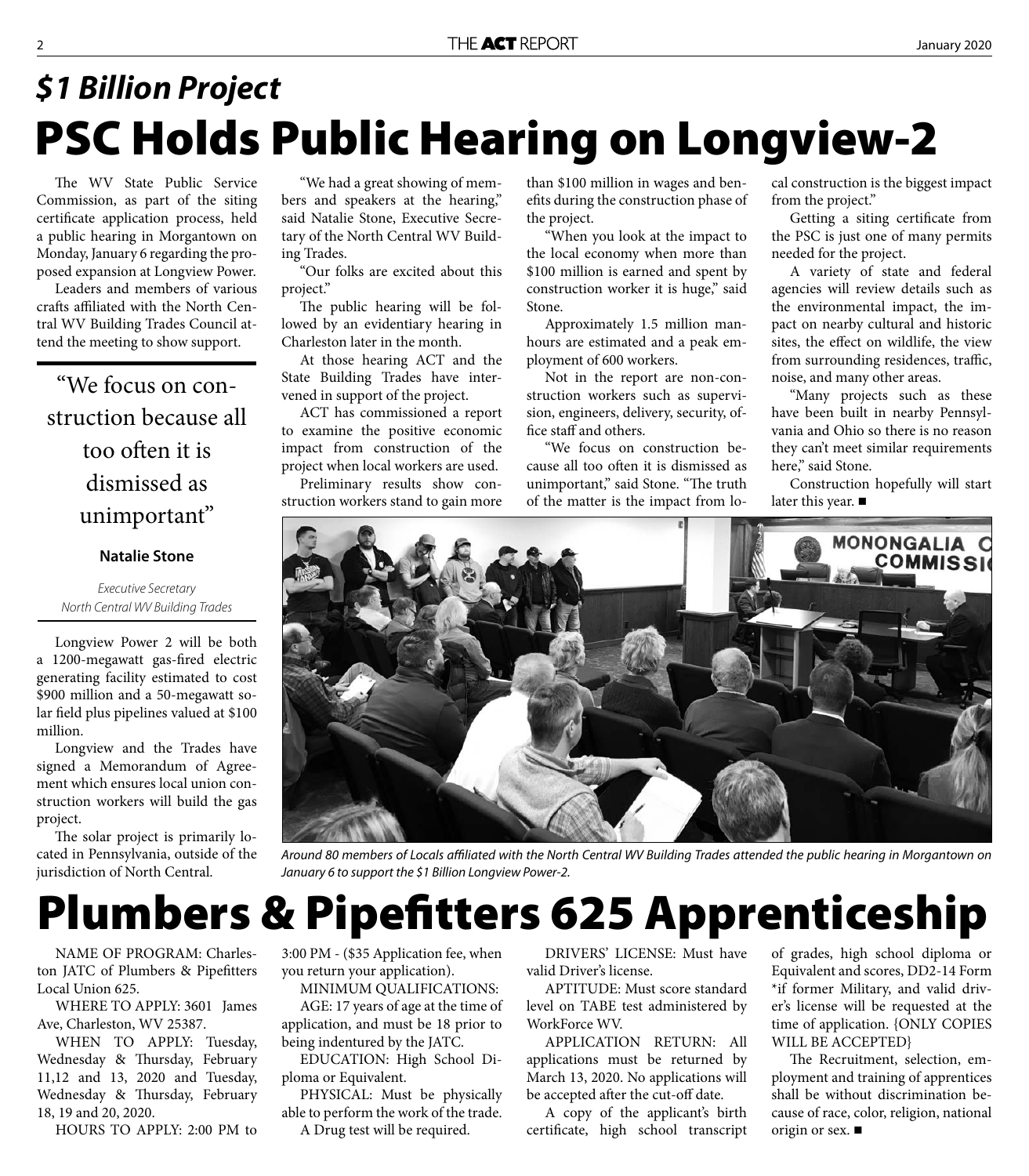### **Safety Milestone Reached at John Amos** *One Million Manhours*

Representatives from AEP's John Amos Plant, Construction Contractors and the Trades met to recognize a major achievement at the Putnam County coal-fired power plant -1,040,704 construction manhours worked without a lost-time accident.

Enerfab & Industrial Corporation led the effort over the past 828 days performing the in-plant maintenance at the John Amos plant.

The key to success according to Charleston Building Trades Business Manager, Paul Breedlove is the Tripartite approach where the owner, contractors and labor work together to focus on safety.

"Tripartite means a team effort on safety and we appreciate the leadership and effort from the plant, contractors and our members to reach this significant goal," said Breedlove.

# *Illinois Study*



Celebrating one million manhours worked without a lost time accident at the John Amos Power Plant in Putnam County are members of the Trades, John Amos, and participating contractors led by Enerfab.

#### *Continued from Page 1*

one of the state's largest privately-financed post-secondary institutions.

Of those apprentices, 97% are enrolled in programs administered jointly by labor unions and their signatory contractors ("joint labor-management programs"), and fully funded by privately negotiated cents-per-hour contributions from employers.

in the labor-management programs pay nothing for their education and get paid on-the-job training. Taxpayers also pay nothing because these programs are funded by contractors and workers.

However, apprenticeship enrollment in West Virginia is on the decline since the repeal of the state prevailing wage law.

Active Apprentices After Repeal in West Virginia, Illinois, and the United States

| <b>Fiscal</b><br>Year | <b>Dates Covered</b>        | <b>West Virginia</b> | <b>Illinois</b> | <b>United States*</b> |
|-----------------------|-----------------------------|----------------------|-----------------|-----------------------|
| 2016                  | 10/1/2015 to 9/30/2016      | 5,413                | 13.754          | 371,591               |
| 2017                  | 10/1/2016 to 9/30/2017      | 5,487                | 15,186          | 439,266               |
| 2018                  | 10/1/2017 to 9/30/2018      | 4,358                | 15,905          | 472,248               |
|                       | Numerical Change: 2016-2018 | $-1,055$             | $+2,151$        | $+100,657$            |
|                       | Percent Change: 2016-2018   | $-19.5%$             | $+15.6%$        | $+27.1%$              |

Source(s): "Data and Statistics: Registered Apprenticeship National Results" (DOLETA, 2019). \*Excludes apprentices in Guam, Puerto Rico, and the U.S. Military Apprenticeship Program (USMAP).

According to Dave Efaw, Secretary-Treasurer of the WV State Building Trades there are many parallels in West Virginia.

Most apprenticeship programs in WV are in the construction trades and almost all the programs are joint labor-management programs.

Efaw points out that apprentices

US DOL data shows West Virginia has seen a 19.5 percent decrease in apprenticeship while during the same period Illinois has seen a 15.6 percent increase.

"Instead of encouraging apprenticeship in West Virginia our legislative leaders have hurt contractors who invest in training by rewarding

low wage contractors on bid day," noted Efaw.

"And the current attack on occupational licensing may put the nail in the coffin for many training programs."

The Illinois report can be found on the ACT website. ■

Active Apprentices After Repeal in West Virginia and Neighboring Prevailing Wage States

| <b>Fiscal Year</b>          | <b>Dates Covered</b>   | <b>West Virginia</b> | Ohio, Pennsylvania, Maryland |
|-----------------------------|------------------------|----------------------|------------------------------|
| 2016                        | 10/1/2015 to 9/30/2016 | 5,413                | 42,168                       |
| 2017                        | 10/1/2016 to 9/30/2017 | 5,487                | 44,087                       |
| 2018                        | 10/1/2017 to 9/30/2018 | 4,358                | 45,596                       |
| Numerical Change: 2016-2018 |                        | $-1,055$             | $+3,428$                     |
| Percent Change: 2016-2018   |                        | $-19.5%$             | $+8.1%$                      |

Source(s): "Data and Statistics: Registered Apprenticeship National Results" (DOLETA, 2019).

# *2020 Session*

#### *Continued from Page 1*

Current law allows a public agency to ask for a contractors' track record on prior projects including their record on quality, on-time completion, legal, and regulatory issues.

The Senate has repeatedly pushed for, and passed, a law banning any standards, but their bill has not passed the House of Delegates.

Similarly bills to weaken Crane Operator certification have also

passed the Senate but not the House.

Most if not all of the bills attacking workers were reintroduced on the first day of the 2020 session.

"We would like to work with the legislature to improve funding for water and sewer projects, schools and other important infrastructure needs but it is hard to do when the leaders are more focused on destroying our unions," said Parker.